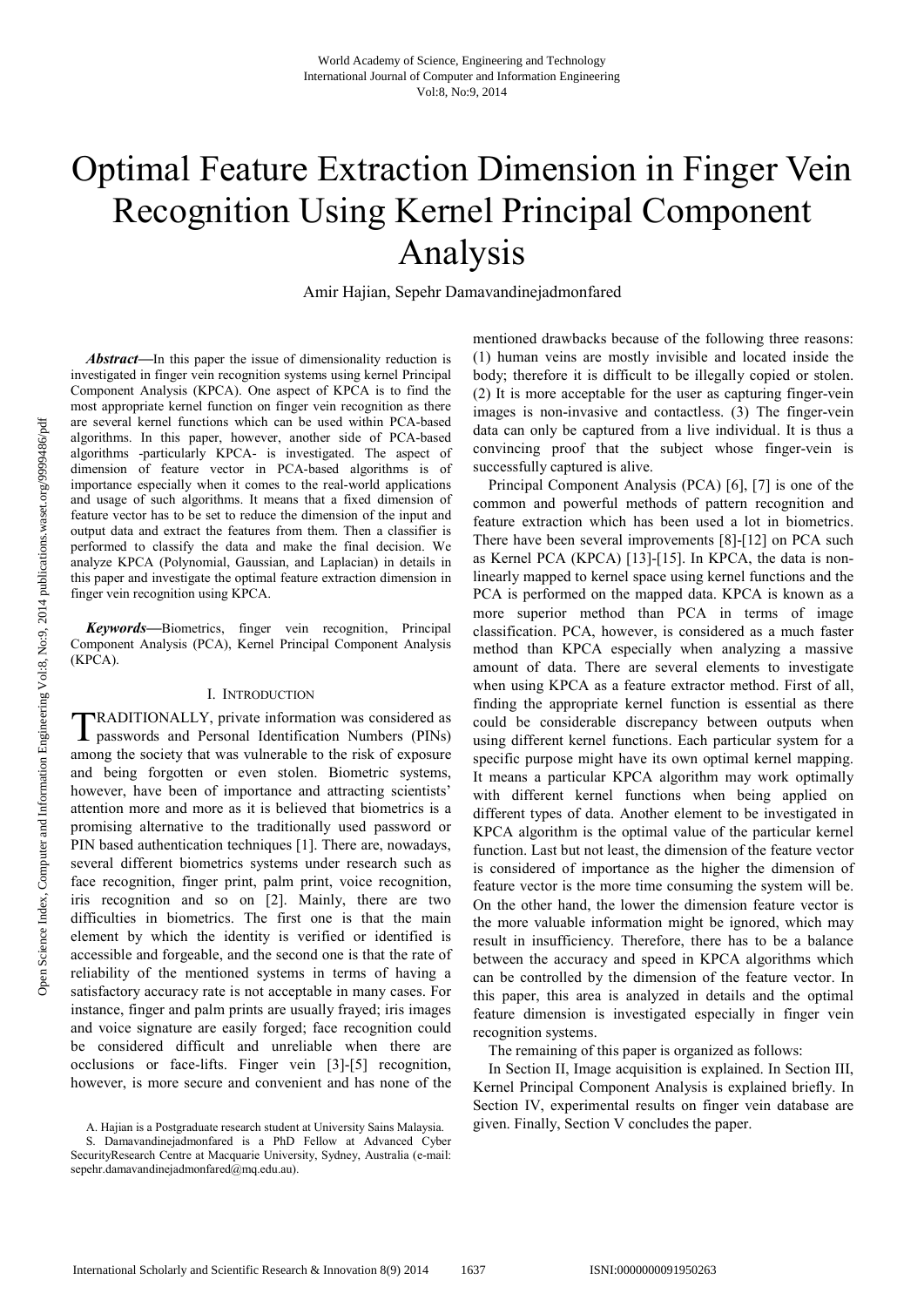# II. IMAGE ACQUISITION

In this section, we briefly explain how the finger vein images were captured and what devices were used building the scanner. Based on the proven scientific fact that the light rays can be absorbed by deoxygenated hemoglobin in the vein, absorption coefficient (AC) of the vein is higher than other parts of finger. Having said that, we designed a scanner consisting of four low cost prototype devices such as infrared LEDs (830 nm wavelength) and the control circuit to drive the LEDs properly, a camera to capture the images, an infrared pass filter and a computer to process the images. To make the camera sensitive to the IR light, there have been some modifications to it; The IR blocking filter was removed and replaced with an IR pass filter which blocks visible wavelengths of light and passes the IR light. Fig. 1 shows an example of the obtained original and cropped images.



Fig. 1 (a) Original image, (b) Cropped image

#### III. KERNEL PRINCIPAL COMPONENT ANALYSIS (KPCA)

Unlike PCA, KPCA extracts the features of the data nonlinearly. It obtains the principal components in F which is a high dimensional feature space that is related to the feature spaces nonlinearly. The main idea of KPCA is to map the input data to the feature space F first using a nonlinear mapping Ф. when input data have nonlinearly been mapped, the Principle Component Analysis (PCA) will be performed on the mapped data [3]. Assuming that F is centered,  $\sum_{i=1}^{M} \Phi(X_i) = 0$  where *M* is the number of input data. The covariance matrix of F can be defined as

$$
C = \frac{1}{M} \sum_{i=1}^{M} \Phi(X_i). \Phi(X_i)^T
$$
 (1)

To do this, this equation  $\lambda v = C v$  which is the eigenvalue equation should be solved for eigenvalues  $\lambda \ge 0$  and eigenvactors  $v \in F$ .

As  $Cv = (1/M) \sum_{i=1}^{M} (\Phi(X_i), v) \Phi(X_i)$ , solutions for v with  $\lambda$  $\neq 0$  lie within the span of  $\Phi(X_1), \ldots, \Phi(X_M)$ , these coefficients  $\alpha_i$  ( $i = 1, ..., M$ ) are obtained such that

$$
V = \sum_{i=1}^{M} \alpha_i \Phi(X_i) \tag{2}
$$

The equations can be considered as follows

$$
\lambda(\Phi(X_i).V) = (\Phi(X_i).Cv) \text{ for all } i = 1, \dots, M \tag{3}
$$

Having *M* × *M* matrix *K* by  $K_{ij} = k(X_i, X_j) = (\Phi(X_i) \cdot \Phi(X_j)),$ causes an eigenvalue problem. The Solution to this is

$$
M \lambda \alpha = K \alpha \tag{4}
$$

By selecting the kernels properly, various mappings can be achieved. One of these mappings can be achieved by taking the  $d$ -order correlations, which is known as ARG, between the entries, $X_i$ , of the input vector X. The required computation is prohibitive when  $d > 2$ .

$$
\big(\varPhi_{d}(X).\varPhi_{d}(y)\big)=\ \textstyle\sum_{i_{1}, \ldots, i_{d-1}}^{N} {\mathcal X} i_{1}\ , \ldots .{\mathcal X} i_{d}\ \cdot {\mathcal Y} i_{1}\ , \ldots .{\mathcal Y} i_{d}\ = (\textstyle\sum_{i=1}^{N} {\mathcal X}_{i}\cdot {\mathcal Y}_{i})^{d}=\ (x,y)^{d}\cdot \big(5\big)
$$

There are several kernel functions, three well-known of which are Polynomial, Gaussian, and Laplacian. Note that using KPCA in image classification can be confusing as each image consists of a fixed amount of pixels with their corresponding value. When applying KPCA on images, each image is considered as one particular data point in the whole data space. What practically is done, is that all images are converted into 1-D vectors (it is because KPCA is an extension of 1-DPCA). After that all data is transferred into kernel space which is as high as the number of input data. Then, the Eigen-decomposition step is taken to extract kernel feature axes (kernel feature dimensions). When the kernel feature vectors are extracted and rearranged in descending order, the dimension of kernel feature vector space onto which data is projected is of importance. This stage is investigated in details in this research.

#### IV. EXPERIMENT RESULTS ON FINGER VEIN DATABASE

In this section, the performances of three different kernel Principal Component Analysis (KPCA) (Polynomial, Gaussian, and Laplacian) are validated. This database contains 500 images which were collected from 50 individuals. 10 samples were taken from each subject. Six different implementations have been conducted on the database using each of three kernel mappings. 4, 5, 6, 7, 8, and 9 samples were used to train each time and 1, 2, 3, 4, 5, and 6 images were used to test respectively. The results then have been gathered and shown in Figs. 2-4.



Fig. 2 Laplacian KPCA using 4, 5, 6. 7. 8. And 9 to train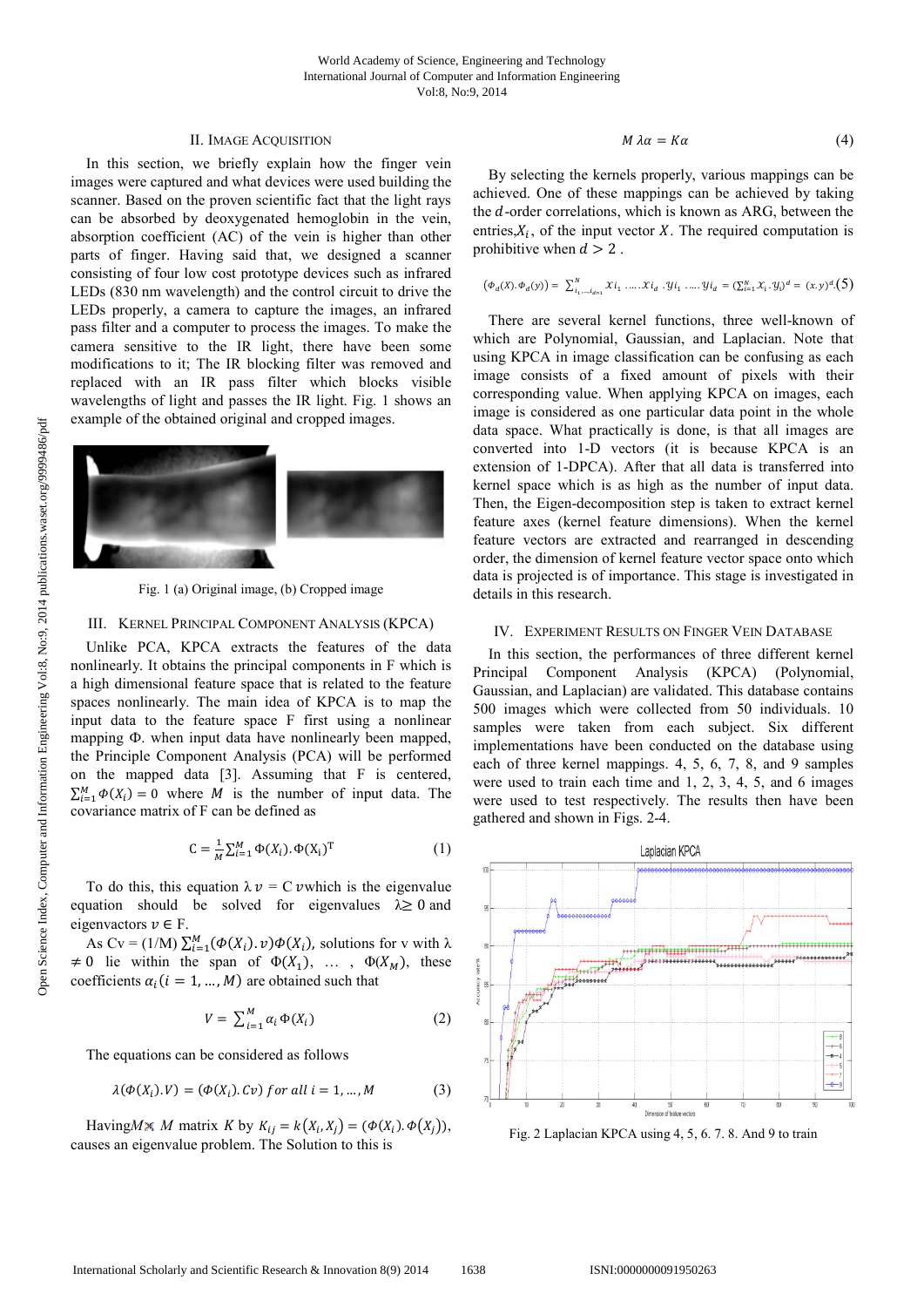Fig. 2 indicates the comparison of all results obtained from Laplacian KPCA. As expected, the more the number of train samples gets, the higher overall accuracy goes. It is observed that the trend of all graphs is upward and the accuracy rates goes up as the dimension of feature vector increases. However, the up-ward trend is faster from dimension of 5 to the dimension of 50. It means the most valuable information are carried by these feature vectors as the accuracy fluctuates after the point of 50 in feature dimension. This is almost the same in all implementations using different numbers of training and testing. Note that, in KPCA when the number of training samples changes, the dimension of kernel feature space changes as well because they are dependent on each other. For example in our experiments, there are 50 individuals and in each experiment 4, 5, 6, 7, 8, and 9 samples are used to train. Therefore, the dimension of kernel space and correspondently the highest dimension of feature vector equals to 200, 250, 300, 350, 400, and 450 respectively. We only show the feature vector dimension up to 100 as after this point the results remain almost the same without any considerable fluctuation.



Fig. 3 Gaussian KPCA using 4, 5, 6. 7. 8. And 9 to train

The Laplacian KPCA achieves its highest accuracy between the dimensions of 20 and 50 as after this dimension the accuracy almost remains the same. It means that using Laplacian KPCA in terms of finger vein recognition for a total number of 50 individuals achieves its optimal results in the dimensions of 20 to 50, which is %5 to %15 of the dimension of kernel feature space. From another point of view, %85 to %95 reduction of the dimension results in the most optimal performance for Laplacian KPCA in finger vein recognition. Fig. 3 shows the results of performing Gaussian KPCA on finger vein data. The overall trend is close to that of Laplacian KPCA. However, Gaussian KPCA starts fluctuating after the dimension of 80. Also Gaussian KPCA obtains higher accuracy than Laplacian KPCA in overall although they get almost the same accuracies when 9 samples to train and 1 to test. Except for the experiment where 9 samples were used to train, almost all of the different types of Gaussian KPCA have the same trend and reach to their highest accuracies between the dimensions of 70 to 90, which is %20 to %30 of the dimension of the kernel feature space.



Fig. 4 Polynomial KPCA using 4, 5, 6. 7. 8. And 9 to train

Results using Polynomial KPCA are shown in Fig. 4. The trend of Polynomial KPCA is totally different from those of Laplacian KPCA and Gaussian KPCA as Polynomial KPCA rocket up from its lowest accuracy to its highest accuracy before the dimension of 10 and remains the same without any change. Unlike Laplacian and Gaussian KPCA, Polynomial KPCA reaches its optimal accuracy between the dimensions of 5 to ten and after that remains steady, meaning that dimensionality reduction around %97 is optimal in terms of Polynomial KPCA in finger vein recognition. Although Polynomial KPCA can be considered faster than Laplacian and Gaussian KPCA, it is not as strong as them from accuracy point of view.

TABLE I MAXIMUM ACCURACIES BY LAPLACIAN, GAUSSIAN, AND POLYNOMIAL

| <b>KPCA</b>              |                |                |                                              |
|--------------------------|----------------|----------------|----------------------------------------------|
|                          |                |                | Laplacian KPCA Gaussian KPCA Polynomial KPCA |
| 4 to train & 6 to test   | %87.5          | $\%95$         | %68                                          |
| 5 to train $&$ 5 to test | %88.67         | %96            | %71.2                                        |
| 6 to train $& 4$ to test | $\%90$         | $\frac{9}{97}$ | $\frac{9}{672}$ 22                           |
| 7 to train $& 3$ to test | %90.4          | %97.33         | %75                                          |
| 8 to train $& 2$ to test | $\frac{9}{94}$ | $\%99$         | %76                                          |
| 9 to train $& 1$ to test | %100           | %100           | %77.78                                       |

The maximum accuracies obtained by Laplacian, Gaussian, and Polynomial KPCA are gathered in Table I for the sake of better comparison. It is observed that the overall accuracy rate of Gaussian KPCA is higher than those of Laplacian and Polynomial. Among Laplacian and Gaussian KPCA, although both of them achieve the accuracy of %100 when using 9 samples to train, the Gaussian KPCA seems to be stronger than Laplacian as the lowest accuracy it gets is %95. Polynomial KPCA, however, is not comparable with the other ones as its accuracies are not promising.